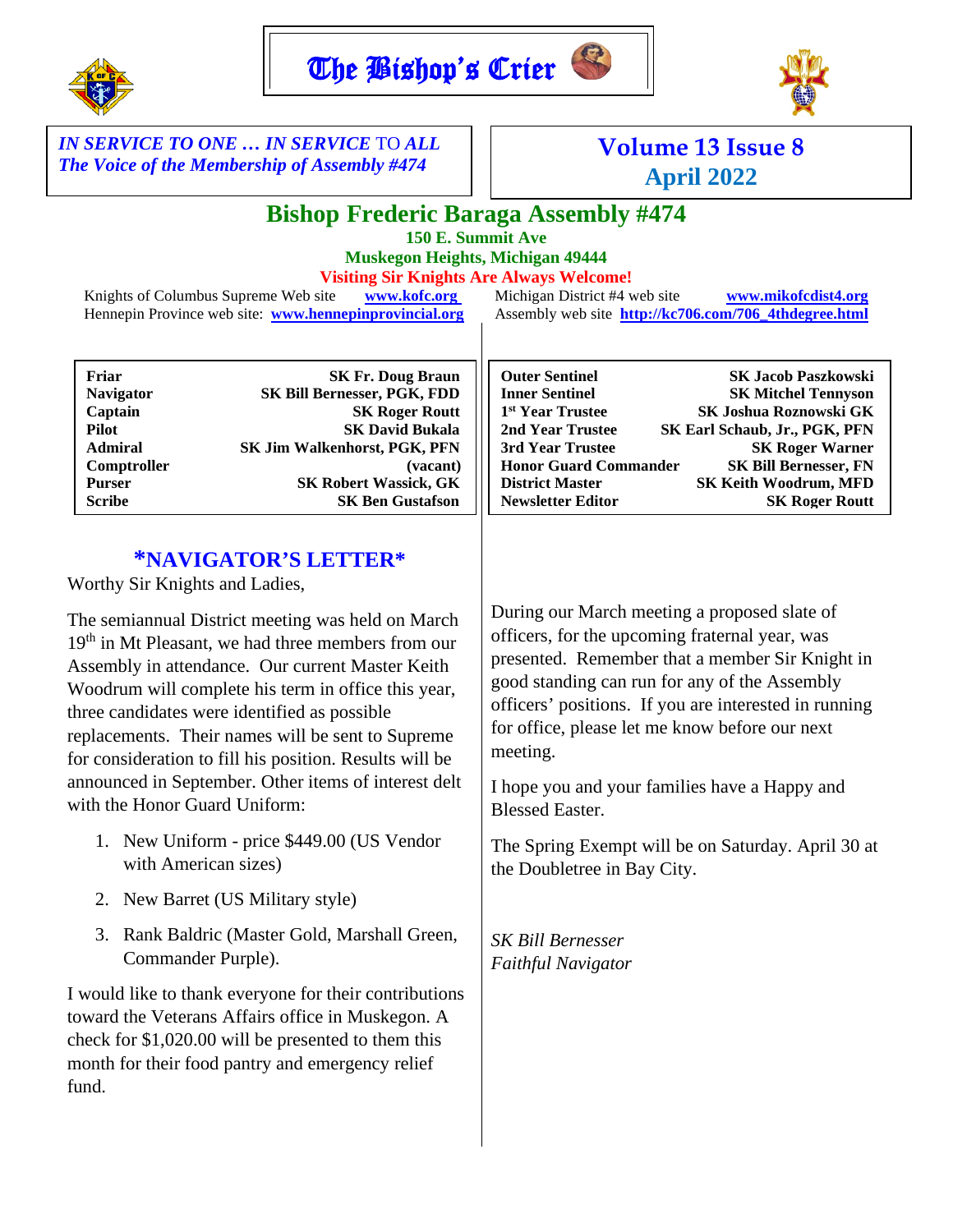# **\*Upcoming Events\***

- April 26th …. *Assembly Meeting* to be held at Prince of Peace on Dykstra Rd. in North Muskegon. Council #15337 Prince of Peace to host. Snacks at 6:30pm. Meeting at 7:00pm.
- May 24th …. *Assembly Meeting* to be held at Dan M. Kennedy Hall at 2915 Fairfield in Muskegon. Council #706 Dan M. Kennedy to host. Snacks at 6:30pm. Meeting at 7:00pm.
- June 28th …. *Assembly Meeting* to be held at George J. McCarthy Hall on Washington Ave. in Grand Haven. Council #2975 George J. McCarthy to host. Snacks at 6:30pm. Meeting at 7:00pm.
- July 26th …. *Assembly Meeting* to be held at St. James in Montague. Council #12985 Our Lady of White Lake to host. Snacks at 6:30pm. Meeting at 7:00pm.
- August 23rd …. *Assembly Picnic* to be held at St. Thomas Parish picnic area. Time and host council to be announced.
- September 27th …. *Assembly Meeting* to be held at St. Thomas on Apple Ave. in Muskegon. Council #13035 Fathers Rudy and Clem to host. Snacks at 6:30pm. Meeting at 7:00pm.
- October 25th …. *Assembly Meeting* to be held at Sacred Heart on Hoyt St. in Muskegon. Council #13579 Holy Rosary to host. Snacks at 6:30pm. Meeting at 7:00pm.

### **\*2022/2023 Fraternal Year Officer Nominations\***

At the March 22, 2022 Assembly meeting, the following Sir Knights were nominated as officer candidates for Fraternal Year 2022-2023:

Faithful Navigator – Roger Routt Faithful Comptroller – Robert Wassick – GK Faithful Captain – David Bukala Faithful Admiral – Bill Bernesser, FDD, PFN, PGK Faithful Purser – James Huyge Faithful Pilot – Joshua Roznowski, GK Faithful Scribe – Ben Gustafson Inner Sentinel – Mitchel Tennyson Outer Sentinel – Steven Muir and Jacob Pazkowski First Year Trustee – Roger Warner Second Year Trustee – James Walkenhorst, PGK, PFN Third Year Trustee – Mike Lewis, Sr. FDD, PFN, PGK

Nominations will be taken at the April and May Assembly meetings. Elections will be held at the May Assembly meeting.

Members seeking an office nomination must be in Good Standing with the Assembly.

*Bill Bernesser – Faithful Navigator*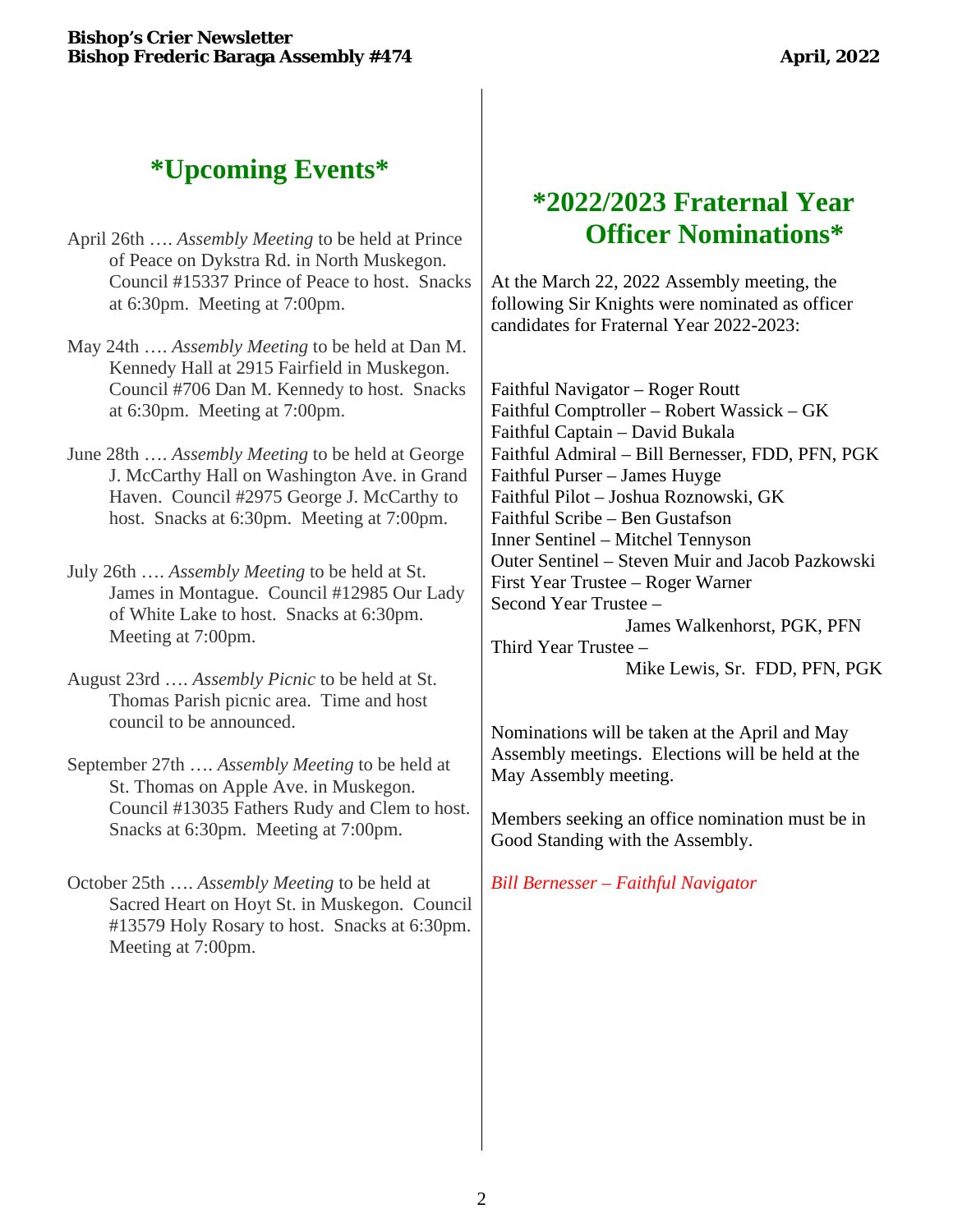#### **Bishop's Crier Newsletter Bishop Frederic Baraga Assembly #474 April, 2022 April, 2022**



#### **\*Prayer Requests\***

**SK David Bukala SK Jim & Lady Barb Burke SK Mike Cook SK Fred Drzewicki SK Tom & Lady Patricia Helfrich SK Thomas Ketchum SK Mike & Lady Kathy Lewis SK Robert & Lady Judy Parsons SK Dick Perri SK Raymond & Lady Rosemary Reinhold SK John & Lady Shirley Stoner**



#### **\*April Wedding Anniversaries\***

**SK Lawrence & Lady Patty Conard SK Thomas & Lady Susie Ketchum SK Stephen & Lady Mary Nagengast SK John & Lady Shirley Stoner SK Daniel & Lady Sarah Wagenmaker** 



# **\* April Birthdays\***

**Lady Peggy Boismier Lady Mary Cleveland Lady Patty Conard Lady Jennifer Haworth Lady Dolores Olivarez Lady Louise Randall Lady Cindy Schulist Lady Maurene Stock**

**SK Chris Girard SK Fred Groendyk SK William Langlois SK Michael O'Lonergan SK Kevin Rost SK Mitchel Tennyson**



**\*April Ordination Anniversaries\***

**(None)**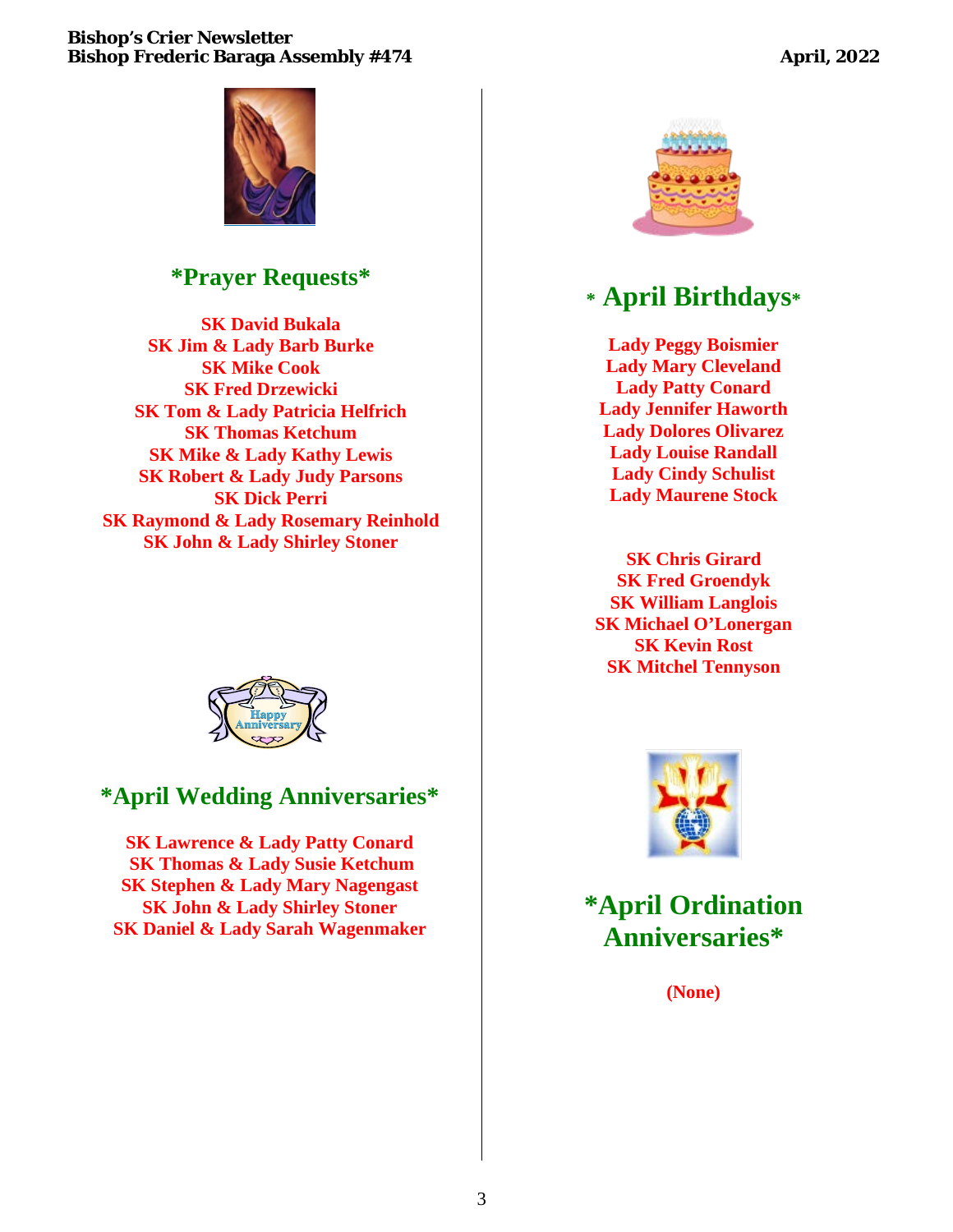

## **\*Eternal Rest Grant Unto Them O Lord\***

#### **All Deceased Sir Knights**

**And let perpetual light shine upon them. May their souls and the souls of all the faithful departed, through the mercy of God, rest in peace. Amen.**



# **\*Honor Guard Schedule\***

*Nothing scheduled at this time.*

# **\*How to Order the New Fourth Degree Honor Guard Uniform\***

Knights of Columbus Uniforms is the new Honor Guard Uniform supplier. Cost is \$449. To order a new uniform, go to their website: [kofcuniform.com](http://www.kofcuniform.com)/)

Knights of Columbus Unforms is open Monday – Friday 8am to 5pm Central Time. 833-562-4327 (office), 800-521-5027 (fax), or [sales@kocuniform.com.](mailto:sales@kocuniform.com)

There are 4 sections at the top of the web page: Uniform Packages, Uniform Accessories, Uniform Replacements, and Customer Service. The Uniform Packages section includes sizing instructions and a sizing instruction video. One can also get measured by a local tailor. The uniform package includes the blazer, trousers, necktie, beret.

Black dress shoes are not included in the uniform package, these are available for an additional cost from Knights of Columbus Uniforms.

White dress shirts are not included in the uniform package. These can be ordered from the English Company as discussed below.

Swords, sword cases, service baldric, and gloves are not included in the unform package. Before ordering check with the Honor Guard Commander first, we have some or all of these items donated by members no longer in the Honor Guard.

For those only needing the service baldric and/or white gloves, these can be either be ordered from Knights of Columbus Uniforms or from the English Company. The English Company's website is: kofcsupplies.com/Category/4thdegreecolorcorps.

Swords are not available from Knights of Columbus Uniforms.

The English Company has sword packages that include the sword, sword case, service baldric, and white gloves. The English Company also sells these items separately.